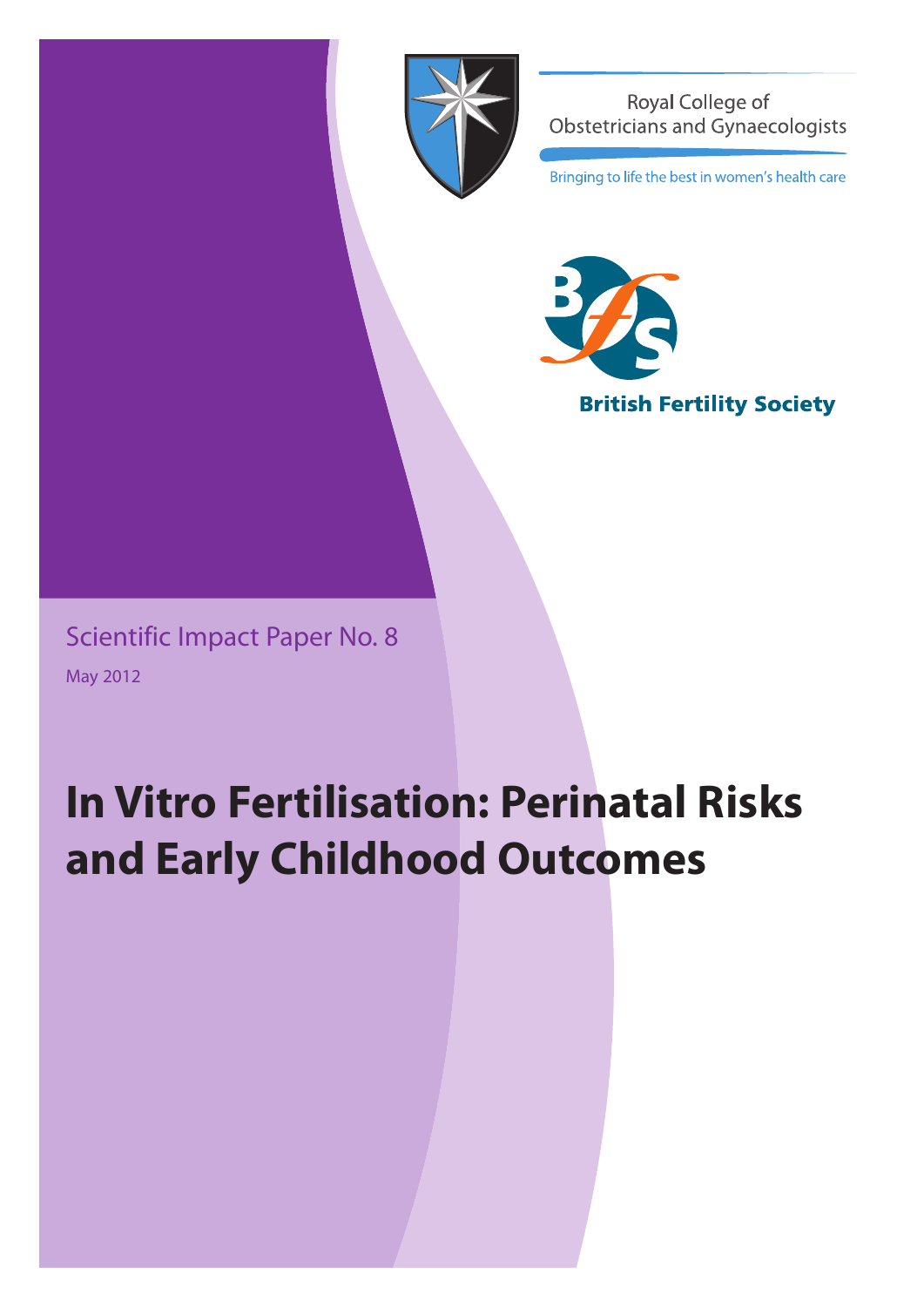# In Vitro Fertilisation: Perinatal Risks and Early Childhood Outcomes

# **1. Introduction**

It is estimated that infertility affects one in seven couples in the UK at some stage in their reproductive life.1 After over 30 years of experience, in vitro fertilisation (IVF) is now routine medical practice in the management of infertility, and births following IVF are estimated to account for over 1% of all births in the UK. This proportion is notably lower than some European countries, reflecting the different policies of public funding for this procedure.

This paper summarises the growing body of evidence concerning the outcomes of pregnancy, delivery and early childhood associated with being conceived by IVF and related procedures. For these purposes this review will include data relating to IVF and associated procedures such as intracytoplasmic sperm injection (ICSI), blastocyst culture, assisted hatching and genetic diagnosis but will not cover gamete intrafallopian transfer (GIFT) or ovulation induction alone or with artificial insemination. Unless specifically stated, the term IVF is used to encompass IVF and any laboratory procedure associated with IVF.

# **2. Perinatal risks**

# *2.1 Multiple conceptions and multiple births*

The single most important determinant of pregnancy and long-term outcome is whether the pregnancy is a singleton or multiple gestation, irrespective of whether it is a natural or assisted conception. Furthermore, the risks increase disproportionately in relation to the number of fetuses, with monozygosity also being associated with higher rates of adverse outcomes. IVF itself appears to increase the risk of monozygous twins by two-fold compared with natural conception, although the incidence of monozygotic twins even after IVF remains very low.2 At present, about one in four of all IVF pregnancies result in a multiple birth in the UK<sup>3</sup> owing to the common practice of replacing two or three embryos, with the vast majority of multiple pregnancies occurring after multiple embryo transfer. Multiple pregnancy is perceived as an ideal outcome by many parents and indeed for the majority of multiples, particularly twins, there are no long-term adverse consequences. However, at present it is impossible to predict who will or will not have complications perinatally or later in life. Consequently, elective single embryo transfer and limitation in the UK to the transfer of two embryos in women under the age of 40 is a population level strategy to minimise the risks of prematurity and its associated complications and socioeconomic costs. The aim of this strategy is to reduce IVF-related multiple pregnancy to less than 10% by 2012.4 When multiple pregnancy is diagnosed in a fertility unit, referral to a specialised multiple birth clinic should be made. This would allow the couple to receive counselling about selective fetal reduction for triplets and high order pregnancies, as well as specialist prenatal screening and diagnosis.

#### *2.2 Preterm birth*

Multiple pregnancy per se is a clear risk factor for preterm birth; however, there is an additional small but statistically significant 23% increase in the relative risk of preterm birth in IVF twins compared with natural twins, although the relative contribution of spontaneous or elective preterm birth has not been identified. Similarly, although in singletons there is an estimated two-fold increased risk of preterm birth and moderate preterm birth following IVF, the contribution of spontaneous preterm labour is unknown.<sup>5-7</sup> Clearly, spontaneous and elective preterm births have largely different aetiologies, principally reflecting infection and placental dysfunction, respectively. Consequently, maternal and treatment factors which are associated with these will have an impact on the overall outcome. For example, duration and cause of infertility can influence the risk of preterm birth and treatment characteristics. Treatment requiring donor oocytes or ICSI can influence the risk.<sup>8</sup> In addition, early fetal loss in a multiple gestation can increase the risk of preterm birth for the remaining singleton.<sup>9,10</sup> Although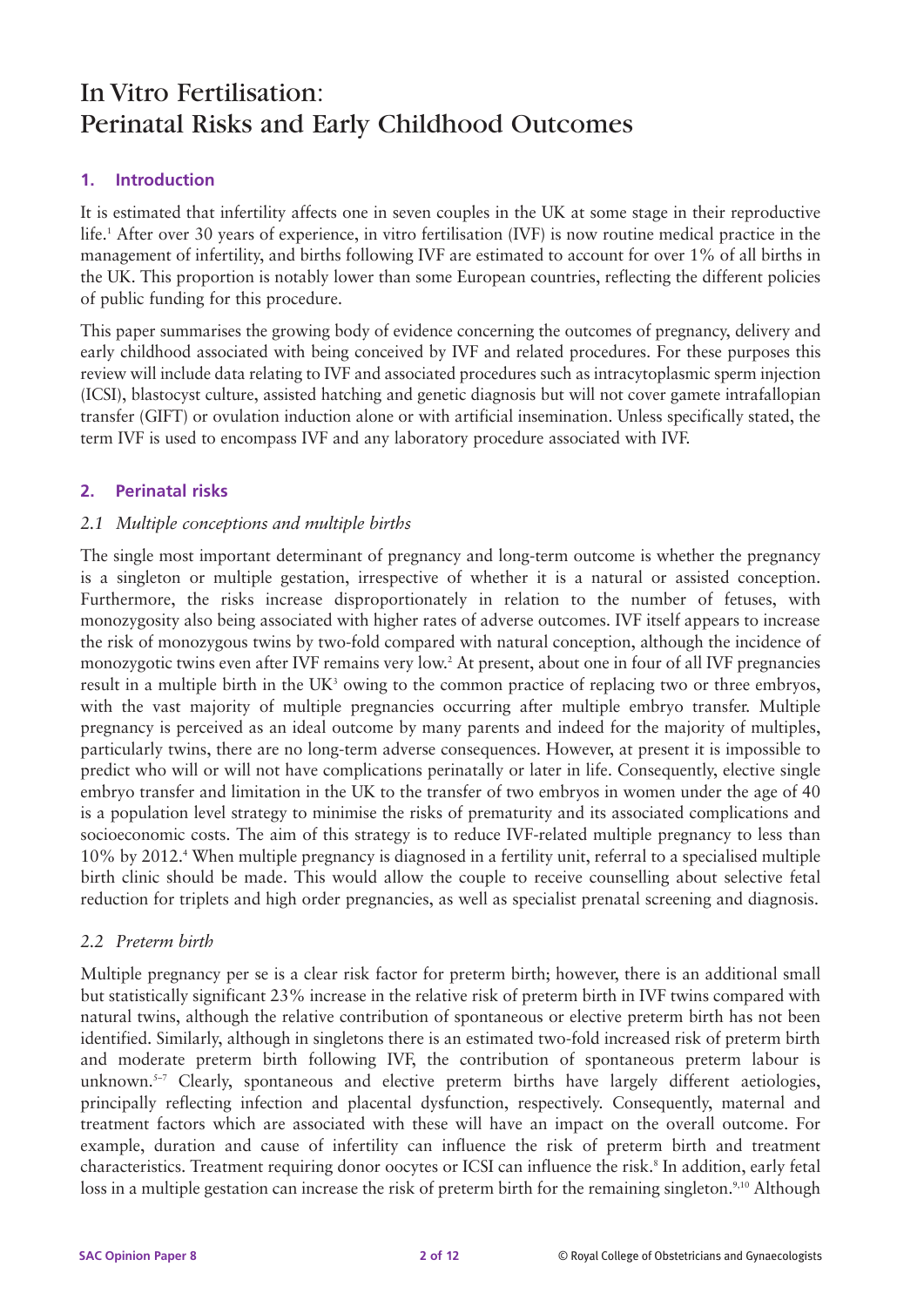many of these factors cannot be addressed, accurate estimates of risk will improve counselling and increase the likelihood of the mother or couple choosing elective single embryo transfer.

# *2.3 Low birth weight and small for gestational age*

Although prematurity due to multiple pregnancy is a clear risk factor for low birth weight (LBW) <2500 g, very low birth weight (VLBW) <1500 g and extremely low birth weight (ELBW) <1000 g, singleton IVF pregnancies still demonstrate an increased risk of low birth weight compared with naturally conceived singletons (RR 1.6 95%, CI 1.29–1.98; RR 2.65, 95% CI 1.83–3.84; RR 3.02, 95% CI 0.12–74.66 for each birth weight category respectively).7 Furthermore, in IVF twin pregnancies, this increased risk is still evident compared with natural twins (LBW RR 1.14, 95% CI 1.06–1.22, VLBW RR 1.28, 95% CI 0.73–2.24 and ELBW RR 0.88, 95% CI 0.04–19.40).11 Although prematurity will partly influence the risk of LBW in singletons, the relative risk of babies being small for gestational age is also increased by approximately 40–60%, suggesting that factors other than preterm birth are responsible.5–7 Notably, the number of original fetal hearts observed on ultrasound is a determinant of the risk of LBW,9,10,12 and inevitably the risk of impaired fetal growth will be partially ameliorated by elective single embryo transfer.13 However, the characteristics of the mother and father and the treatment cycle may also influence the risk of LBW<sup>8</sup> and these will be harder to address.

#### *2.4 Congenital anomalies*

Between 3% and 5% of all infants are diagnosed with a congenital anomaly soon after birth. IVF is associated with a 30–40% increased risk of major congenital anomalies compared with natural conceptions.14–16 Notably, this risk is not attributable to the increased risk of congenital anomalies associated with multiple birth, as even in singleton pregnancies the excess risk remains.15 It appears that the increased risk is partly attributable to the underlying infertility or its determinants as couples who take longer than 12 months to conceive also exhibit an increased risk of anomalies (hazard ratio [HR] 1.20, 95% CI 1.07–1.35), although this was not as high as that observed in treated infertile couples (HR 1.39, 95% CI 1.23–1.57).17 The principal anomalies which occur in IVF pregnancies include a range of gastrointestinal, cardiovascular and musculoskeletal defects and specifically septal heart defects, cleft lip, oesophageal atresia and anorectal atresia.18,19 Of note, while the relative risk of major congenital anomalies associated with IVF is in the order of 30–40%, the absolute risk is nevertheless low since anomalies per se are relatively uncommon.

# *2.5 Vertical transmission of genetic diseases*

In some cases infertility may be genetic in origin, and successful IVF treatment may therefore facilitate intergenerational transmission. This has led to concern that children born following these techniques will express a greater number of genetic abnormalities. There is an increased prevalence of structural chromosomal abnormalities in infertile men and women: a 4.6% prevalence of autosomal translocation and inversions in oligospermic men, and a 1.14% prevalence of autosomal reciprocal balanced translocations in infertile women (general population 0.16%).20,21 However, these structural abnormalities would normally be detected and subsequent transmission avoided by use of preimplantation genetic diagnosis (PGD) following karyotyping of men with azoospermia or severe oligospermia, and in couples with recurrent implantation failure or miscarriage. Microdeletions of the long arm of the Y chromosome (Yq), in particular the AZF region, can also cause spermatogenic failure and either oligo- or azoospermia, the latter preventing further vertical transmission.<sup>22,23</sup> However, sons conceived from oligospermic men with Yq microdeletions will inherit this subfertile phenotype, and further expansion or de novo deletions may occur resulting in a worse phenotype in the offspring.<sup>24–28</sup>

Although other single gene disorders such as cystic fibrosis are associated with infertility, owing to congenital absence of the vas deferens, vertical transmission of the common mutations can be avoided through testing the female partner and performing PGD if she is a carrier. Lastly, there is increasing evidence that epigenetics may contribute to abnormal embryo and trophoblast development, with IVF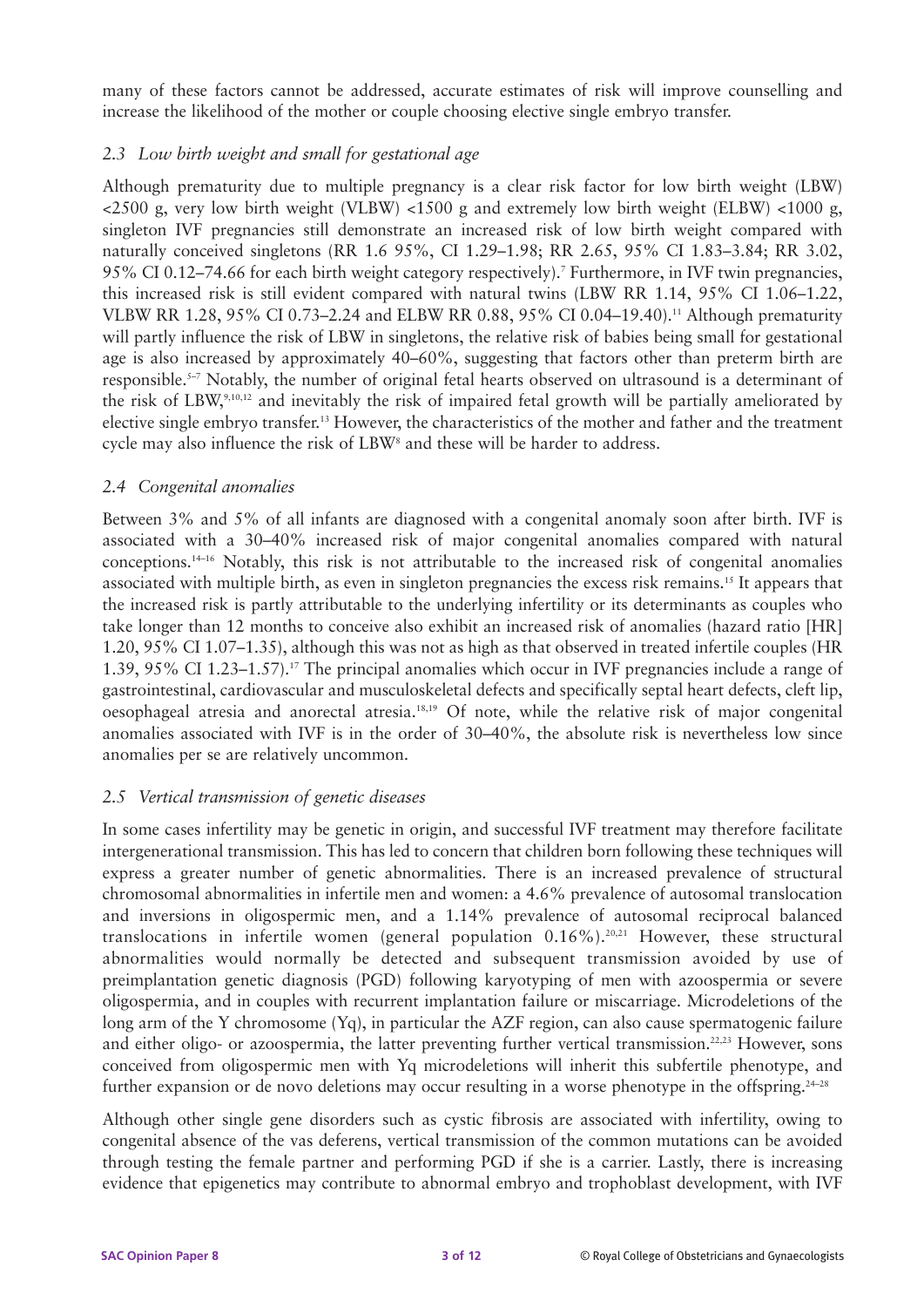superovulation and culture conditions capable of inducing epigenetic changes and long-term genomic imprinting.<sup>29,30</sup> To date, nine human imprinting syndromes have been identified, but current evidence links IVF with only three: Beckwith-Wiedemann syndrome (BWS), Angelman syndrome (AS) and, more recently, maternal hypomethylation syndrome.<sup>31</sup> The overall incidence of these conditions is very low at less than 1 in 12 000 births (BWS 1 in 13 700, and Angelman syndrome 1 in 16 000) and consequently routine screening for imprinting disorders in children born after IVF is not recommended. Although these conditions may represent the extreme end of the epigenetic spectrum, there are potentially much subtler effects as the type of culture media used can profoundly affect birth weight in humans<sup>32</sup> and animals – the so-called large offspring syndrome in cattle and sheep.<sup>33</sup> Similarly, administration of exogenous hormones to induce oocyte maturation in vivo, as well as in vitro, may hamper the proper acquisition of maternal imprints during oogenesis and both maternal and paternal methylationdependent imprints during embryo development in a dose-dependent manner.<sup>34,35</sup>

#### *2.6 Perinatal mortality*

Some caution should be taken in the interpretation of the pooled findings relating to perinatal mortality and IVF because of a particular lack of consistency in results across the studies pooled and the influence of one particularly large study.5 However, accepting this, the overall pooled result suggests there is nearly a 70% increase in the risk of perinatal death for IVF singletons compared with natural conceptions.5 A recent prospective follow-up study of 20 166 singleton pregnancies compared the risk of stillbirths between fertile women, subfertile women (time to natural conception greater than 12 months) and women pregnant after fertility treatment (IVF and non-IVF assisted reproductive technique [ART]).<sup>36</sup> Only women who conceived with IVF had a statistically significant four-fold increased risk of stillbirth compared with fertile women. This would suggest that the increased risk of stillbirth is associated with treatment-related factors to a greater degree than infertility/subfertility itself. However, this is in contrast to the findings from three studies of perinatal mortality in singletons conceived naturally following a prolonged time to conception, which found a two- to three-fold increased risk of perinatal death compared with singletons naturally conceived without a prolonged time to conception.<sup>37-39</sup> The results for twins are similarly inconsistent, but the combined results do suggest that, having adjusted for confounders, there is a decrease in the risk of perinatal death in IVF twins of between 16% and 42% compared with natural twins, potentially reflecting the lower incidence of monozygotic twins after IVF.<sup>5</sup>

# **3. Specific IVF and related procedures**

#### *3.1 Preimplantation genetic diagnosis/screening*

Preimplantation genetic diagnosis/screening (PGD/PGS) requires the removal of one or more blastomeres from the embryo for genetic testing, thereby allowing the transfer of unaffected embryos. Despite the removal of a variable amount of material from the developing embryo, the overall prospect for children appears in line with standard ICSI.40,41 However, PGD/PGS has been associated with a substantial increased risk of perinatal death compared with standard ICSI (4.6% versus 1.9%; OR 2.56). When stratified for multiple births, perinatal death rates among PGD/PGS singleton and ICSI singleton children were similar (1% versus 1.3%), but there were significantly more perinatal deaths seen in post-PGD/PGS multiple pregnancies compared with conventional ICSI multiple pregnancies (11.7% versus 2.5%), and this was not attributable to an increased prevalence of monozygotic twins.<sup>42</sup> Notably, all of these perinatal mortality rates are substantially higher than the general population rates, and further research is required to elucidate the time of death to determine whether timing of induction of labour could be altered to minimise the risk at term.

#### *3.2 Blastocyst culture*

The extended culture of embryos in vitro from the traditional day 2 (cleavage-stage) transfer date to day 5 (blastocyst stage) has been advocated as a means of improving embryo selection and thus pregnancy rates. The embryo is sequentially cultured in different media to facilitate in vitro development. In a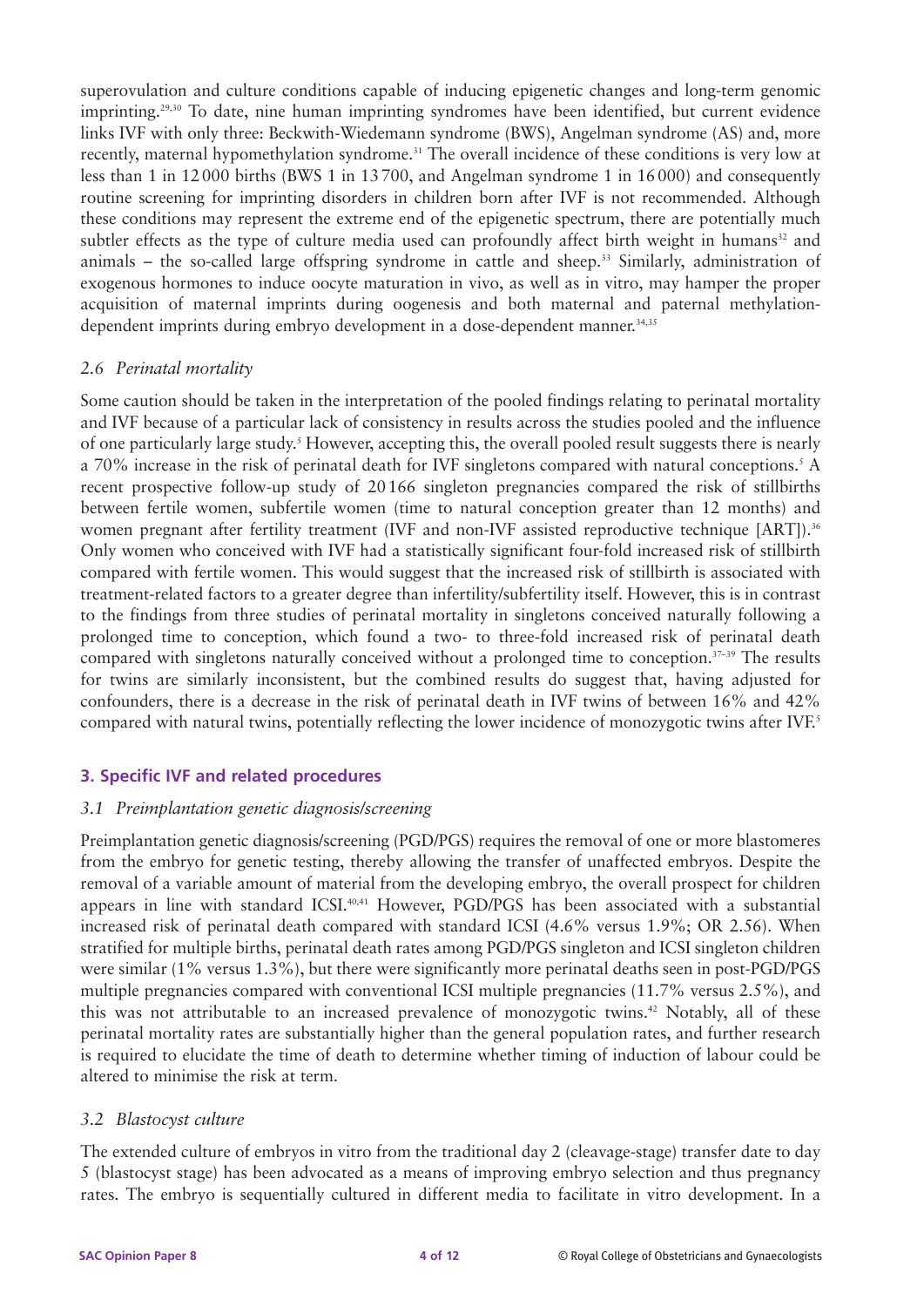Cochrane review, the evidence of a significant difference in live-birth rate per couple between the two treatment groups was detected in favour of blastocyst culture (day 2/3: 29.4% versus day 5/6: 36.0%).<sup>43</sup> A systematic review and meta-analysis has demonstrated that the probability of live birth after fresh IVF is 40% higher after blastocyst-stage embryo transfer compared with cleavage-stage embryo transfer when equal number of embryos are transferred.<sup>44</sup>

Studies in different animal models have raised some concerns about potential deleterious effects of extended embryo culture, including imprinting disorders, overgrowth, behavioural abnormalities as well as cardiovascular and metabolic dysfunction.<sup>45-48</sup> In the human, a sex ratio in favour of males has been associated with blastocyst culture.<sup>49</sup> After adjusting for confounders, the risk of preterm birth among singletons was significantly greater after blastocyst-stage transfer than after cleavage-stage transfer; the risk of congenital malformations was also significantly higher.<sup>50</sup> The odds of any congenital malformation versus population figures was 50% higher after blastocyst transfer whereas after cleavagestage transfer it was only 11% higher. These differences in outcome may be attributable to an increase in monozygotic twinning; however, there are conflicting data regarding blastocyst transfer and the risk of monozygotic twinning. A retrospective study has demonstrated that monozygotic twinning is not increased after single blastocyst transfer compared with single cleavage-stage embryo transfer,<sup>51</sup> whereas other authors have concluded that blastocyst culture is associated with an increased risk of monozygotic twinning.49,52 These differences might be related to a variation in culture media. Elective single blastocyst transfer is an effective option to decrease the risk of multiple birth while maintaining a high pregnancy rate. Nevertheless, the possible risks associated with the extended period in culture require continuing surveillance of the children born after blastocyst transfer.

# *3.3 Assisted hatching*

Assisted hatching (AH), a technique whereby the zona pellucida is disrupted to facilitate implantation, has recently been shown to enhance clinical pregnancy rates (OR 1.29, 95% CI 1.12–1.49) but not live birth (OR 1.13, 95% CI 0.83–1.55) nor to reduce multiple pregnancy rates (OR 1.67, 95% CI 1.24–2.26).<sup>53,54</sup> The long-term impact on the pregnancy and offspring is, however, unknown.

#### *3.4 In vitro maturation*

Immature oocyte retrieval and subsequent oocyte maturation in vitro (IVM) without any ovarian stimulation is a new development in ART. IVM gives the benefits of ovarian stimulation – namely, more oocytes – without the risks of ovarian stimulation. Patients with polycystic ovary syndrome (PCOS) or polycystic ovaries represent a good indication for IVM. Over 1000 babies have been born worldwide following IVM and, although formal prospective paediatric follow-up studies are limited, similar obstetric outcomes and congenital anomaly rates between babies born following IVM, IVF and ICSI have been reported.<sup>55</sup> Neurological development of IVM children at 2 years of age also appears to be normal, although this conclusion is based on only  $67$  children.<sup>56,57</sup>

#### **4. Long-term outcomes for children**

The physical, neurological and developmental health of children born after IVF is certainly one of the most important aspects when discussing the potential adverse effects of IVF.58 Overall, the neuromotor, cognitive, language and behavioural outcomes in children born following IVF or ICSI appears to be similar to children conceived naturally.<sup>59-62</sup> The only consistent adverse finding has been an increased risk of cerebral palsy, which is partly, but not wholly, explained by the increased risk of preterm delivery (unadjusted OR 2.18,  $95\%$  CI 1.71–2.77).<sup>63</sup> With respect to children's growth, there appears to be little impact at age 12.<sup>64</sup>

The Barker hypothesis predicts that adverse antenatal conditions can lead to long-term consequences in the adult. For example, under-nutrition during pregnancy is associated with an increased risk of coronary heart disease, type 2 diabetes, stroke and hypertension.<sup>65</sup> It is therefore legitimate to question if IVF might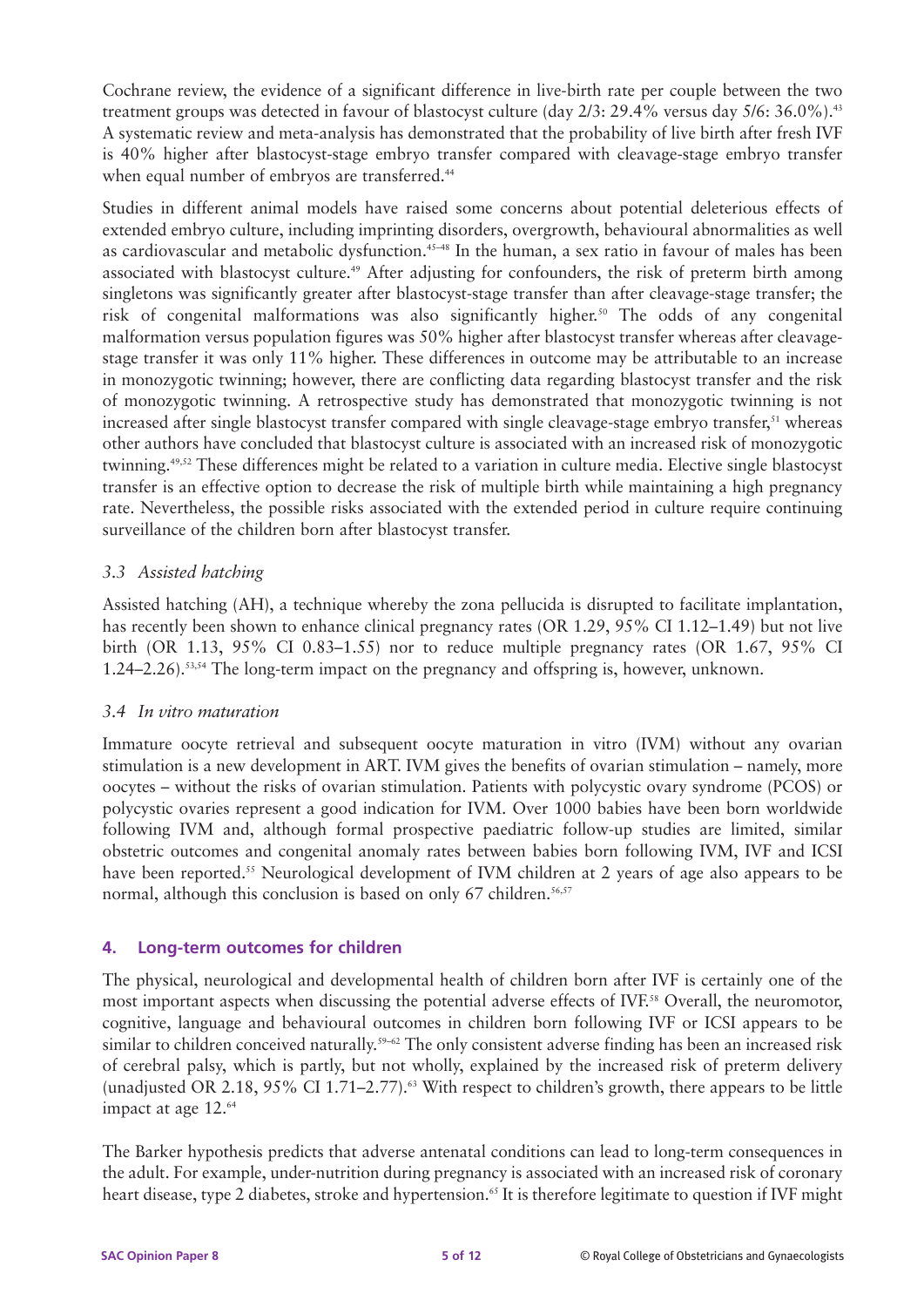be associated with cardiometabolic disturbances occurring in adulthood or even earlier during adolescence. Ceelen et al. have observed that peripheral adipose tissue mass was higher in IVF children.<sup>66</sup> The same authors have also reported cardiometabolic differences in children born after IVF, with approximately a 4 mmHg and 2 mmHg increase in systolic and diastolic blood pressure respectively and an increase in fasting glucose, with none of these differences explained by confounders including current body size, birth weight, and other early life factors or by parental characteristics, including subfertility cause.67 Moreover, these authors have suggested that early childhood growth (weight gain) might predict cardiovascular risk factors (blood pressure and body fat composition) in IVF children.68 These important data strongly emphasise the need for metabolic epidemiological studies in IVF adolescents and adults.

#### **5. Maternal morbidity**

#### *5.1 Maternal age*

Increasing maternal age is a risk factor for almost all pregnancy and perinatal complications. The average age at which women attempt to conceive continues to rise and consequently IVF is increasingly used by older women who are already predisposed to pregnancy complications. However, even when comparing agematched controls there appears to be an increased risk of complications associated with infertility, with a higher rate of caesarean section delivery, obstetric haemorrhage, pre-eclampsia, pregnancy-induced hypertension and gestational diabetes all noted in older women having IVF.<sup>69,70</sup> All of these conditions are associated with unfavourable perinatal outcomes for the neonate, including preterm delivery, low birth weight and admission for neonatal intensive care. By virtue of their age, older women are more likely to have pre-existing comorbidities further complicating their pregnancy course and outcome. Importantly, women with significant comorbidities, regardless of their age, should receive pre-IVF assessment and counselling.

# *5.2 Recipients of donor oocytes*

With delays in the age at which women attempt to conceive, an increasing number of women are using oocyte donation, a technique previously limited to women with premature ovarian failure. Again there appears to be an increase in early pregnancy and perinatal complications, with the risk of pregnancyinduced hypertension in particular ranging from 16% to 40% of cases, with the greatest risk observed in primiparous women.12,71 Despite these risks, there is almost no information on the long-term outcomes of egg donation pregnancies for the mother and her child.

# *5.3 Polycystic ovary syndrome*

PCOS, as defined by the 2003 Rotterdam criteria, is a common condition affecting 6–10% of reproductive-aged women.72–74 Metabolic syndrome is often encountered in PCOS and obesity is a classic clinical manifestation. Long-term risks include an increased risk of type 2 diabetes and there is some evidence of an increased risk of cardiovascular events.<sup>75,76</sup> In these women, the presence of infertility caused by anovulation often requires treatment such as ovulation induction with clomifene citrate, ovarian stimulation with gonadotrophin and IVF. Pregnancy outcomes in women with PCOS were analysed in a meta-analysis.<sup>77</sup> The results indicate an increased risk of gestational diabetes (OR 2.94, 95% CI 1.70–5.08), pregnancy-induced hypertension (OR 3.67, 95% CI 1.98–6.81), pre-eclampsia (OR 3.47, 95% CI 1.95–6.17) and preterm birth (OR 1.75, 95% CI 1.16–2.62). In addition, an increased risk of admission to neonatal intensive care (OR 2.31, 95% CI: 1.25–4.26) and higher perinatal mortality (OR 3.07, 95% CI 1.03–9.21), which were not related to multiple births, have been observed. These data highlight the importance of pre-ART counselling of women with PCOS and emphasise the need for weight management before ART.

#### **6. Antenatal screening**

Use of first-trimester combined ultrasound and biochemical screening for Down syndrome is now recommended;78 however, the effect of IVF is largely ignored. Notably, pregnancy-associated plasma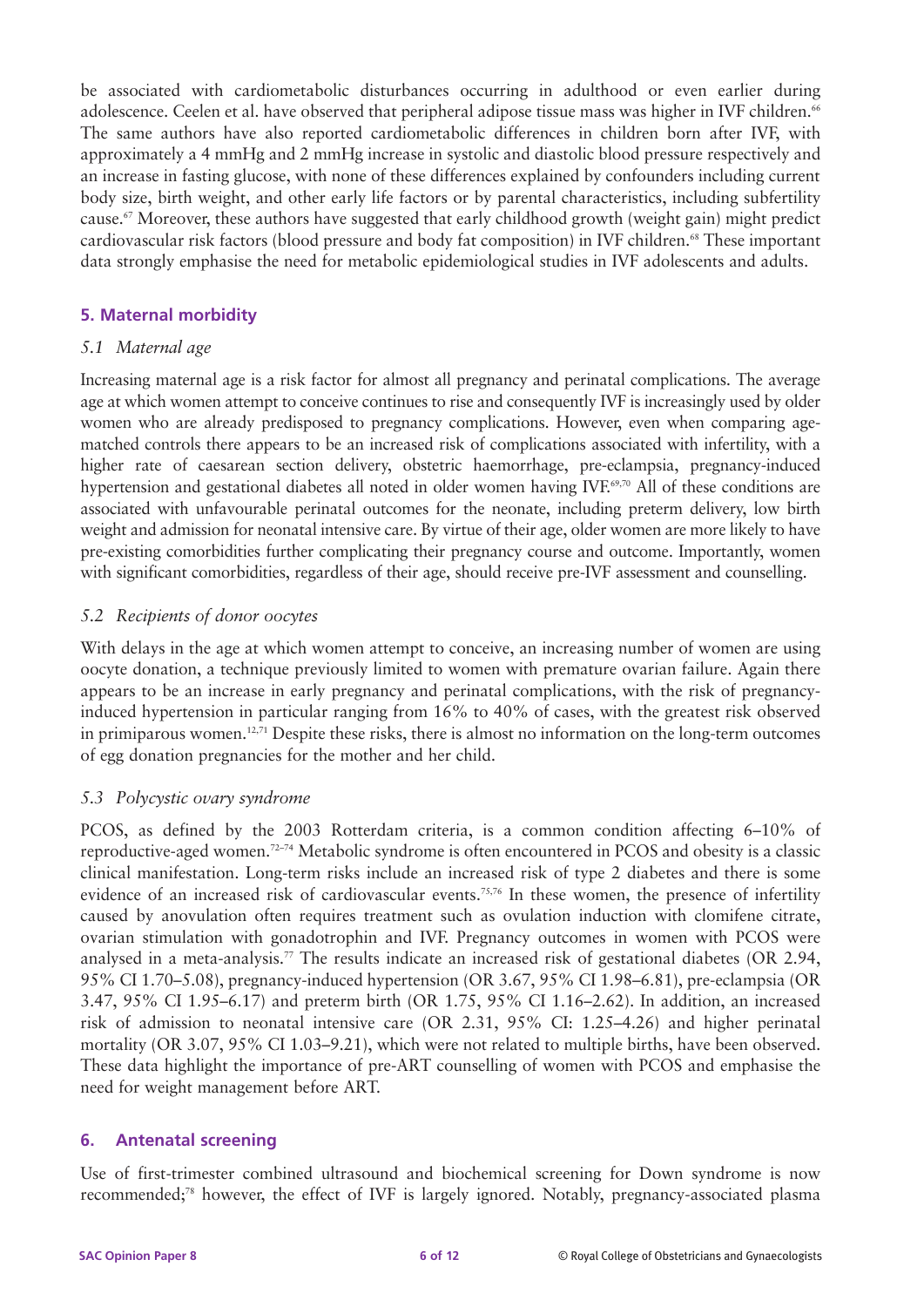protein-A (PAPP-A) levels are significantly lower in fresh transfer IVF pregnancies, the consequence of which is an increased risk of receiving a false-positive result and increased odds of having a chorionic villous sampling or amniocentesis.79,80 However, this increase in false-positive rate was not confirmed in a recent, smaller, study.81 This may reflect the relative inaccuracy of ultrasound dating, with the precise dating available for IVF pregnancies being largely ignored.<sup>82–84</sup> Further larger studies will be required before recommendations for adjustment of risk calculations for IVF pregnancies can be made.

# **7. Contribution of the subfertile phenotype**

Although many of the above studies have used normal controls as the comparator, it is increasingly clear that the factors which predispose to infertility are also linked with adverse perinatal outcomes, with subfertility acting as a proxy for this. Therefore, in the future researchers trying to determine the individual effect of a novel technique or infertility treatment should consider also using women with a prolonged time to natural conception as the comparison group.<sup>60,85</sup> This will allow delineation of whether the IVF procedure itself or factors inherent to the couple and their infertility are associated with any adverse outcome.

# **8. Opinion**

While it is clear that IVF pregnancies are at increased risk of adverse perinatal outcomes, it is also the case that the majority of the children born following IVF will have a good outcome. For those with poorer outcomes this inevitably reflects aspects of the treatment but also the interplay with the underlying features that the couple bring to the pregnancy. Further research is needed to untangle this complex relationship to allow effective targeted interventions. Given the known risks associated with IVF pregnancies, risk assessment is required during antenatal care with appropriate referral.<sup>86</sup> The adoption of elective single embryo transfer provides a clear example of how treatment strategies can be altered to improve outcomes. At present the long-term follow-up studies on children born following IVF are largely reassuring once the confounding factors of prematurity and multiple gestation are removed. However, with the continued refinement of the technical process and clinical application of novel developments, continued surveillance is a prerequisite.

#### **References**

- 1. Bhattacharya S, Porter M, Amalraj E, Templeton A, Hamilton M, Lee AJ, Kurinczuk JJ. The epidemiology of infertility in the North East of Scotland. *Hum Reprod* 2009;24:3096–107.
- 2. Vitthala S, Gelbaya TA, Brison DR, Fitzgerald CT, Nardo LG. The risk of monozygotic twins after assisted reproductive technology: a systematic review and meta-analysis. *Human Reprod Update* 2009;15:45–55.
- 3. Human Fertilisation & Embryology Authority. Latest UK IVF figures 2008. London: HFEA; 2011.
- 4. Human Fertilisation & Embryology Authority. *Multiple births and single embryo transfer review*. London: HFEA; 2011 [http://www.hfea.gov.uk/530.html]
- 5. Helmerhorst FM, Perquin DA, Donker D, Keirse MJ. Perinatal outcome of singletons and twins after assisted conception: a systematic review of controlled studies. *BMJ* 2004;328:261.
- 6. Jackson RA, Gibson KA, Wu YW, Croughan MS. Perinatal outcomes in singletons following in vitro fertilization: a meta-analysis. *Obstet Gynecol* 2004;103:551–63.
- 7. McDonald SD, Han Z, Mulla S, Murphy KE, Beyene J, Ohlsson A. Preterm birth and low birth weight among in vitro fertilization singletons: a systematic review and meta-analyses. *Eur J Obstet Gynecol Reprod Biol* 2009;146:138–48.
- 8. Nelson SM, Lawlor DA. Predicting live birth, preterm delivery, and low birth weight in infants born from in vitro fertilisation: a prospective study of 144,018 treatment cycles. *PLoS Med* 2011;8:e1000386.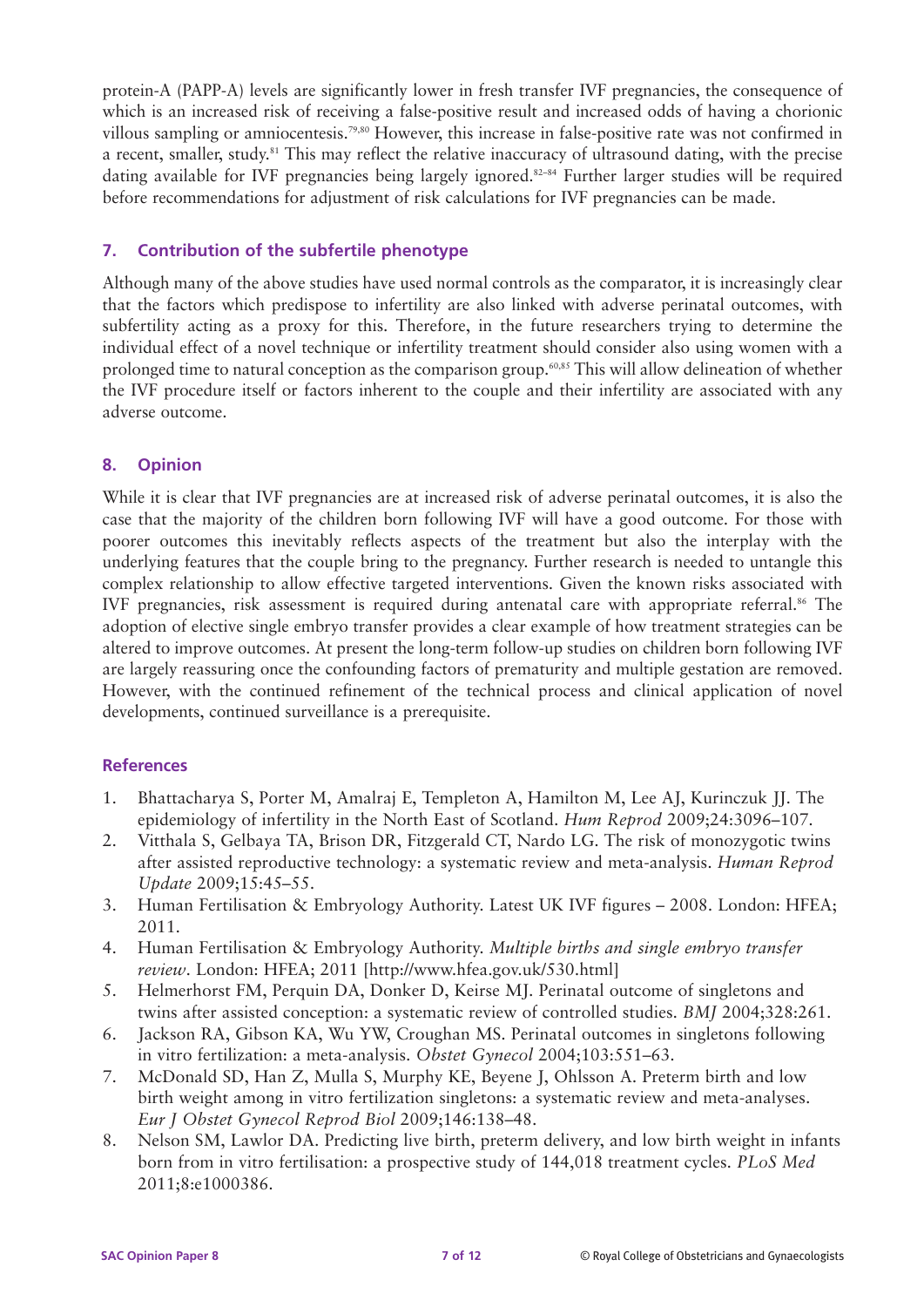- 9. Dickey RP, Taylor SN, Lu PY, Sartor BM, Storment JM, Rye PH, et al. Spontaneous reduction of multiple pregnancy: incidence and effect on outcome. *Am J Obstet Gynecol* 2002;186:77–83.
- 10. Pinborg A, Lidegaard O, la Cour Freiesleben N, Andersen AN. Consequences of vanishing twins in IVF/ICSI pregnancies. *Hum Reprod* 2005;20:2821–9.
- 11. McDonald SD, Han Z, Mulla S, Ohlsson A, Beyene J, Murphy KE. Preterm birth and low birth weight among in vitro fertilization twins: a systematic review and meta-analyses. *Eur J Obstet Gynecol Reprod Biol* 2010;148:105–13.
- 12. Schieve LA, Meikle SF, Ferre C, Peterson HB, Jeng G, Wilcox LS. Low and very low birth weight in infants conceived with use of assisted reproductive technology. *N Engl J Med* 2002;346:731–7.
- 13. De Neubourg D, Gerris J, Mangelschots K, Van Royen E, Vercruyssen M, Steylemans A, et al. The obstetrical and neonatal outcome of babies born after single-embryo transfer in IVF/ICSI compares favourably to spontaneously conceived babies. *Hum Reprod* 2006;21:1041–6.
- 14. Rimm AA, Katayama AC, Diaz M, Katayama KP. A meta-analysis of controlled studies comparing major malformation rates in IVF and ICSI infants with naturally conceived children. *J Assist Reprod Genet* 2004;21:437–43.
- 15. Hansen M, Bower C, Milne E, de Klerk N, Kurinczuk JJ. Assisted reproductive technologies and the risk of birth defects – a systematic review. *Hum Reprod* 2005;20:328–38.
- 16. McDonald S, Murphy K, Beyene J, Ohlsson A. Perinatal outcomes of in vitro fertilization twins: a systematic review and meta-analyses. *Am J Obstet Gynecol* 2005;193:141–52.
- 17. Zhu JL, Basso O, Obel C, Bille C, Olsen J. Infertility, infertility treatment, and congenital malformations: Danish national birth cohort. *BMJ* 2006;333:679.
- 18. Reefhuis J, Honein MA, Schieve LA, Correa A, Hobbs CA, Rasmussen SA. Assisted reproductive technology and major structural birth defects in the United States. *Hum Reprod* 2009;24:360–6.
- 19. El-Chaar D, Yang Q, Gao J, Bottomley J, Leader A, Wen SW, et al. Risk of birth defects increased in pregnancies conceived by assisted human reproduction. *Fertil Steril* 2009;92:1557–61.
- 20. Schreurs A, Legius E, Meuleman C, Fryns JP, D'Hooghe TM. Increased frequency of chromosomal abnormalities in female partners of couples undergoing in vitro fertilization or intracytoplasmic sperm injection. *Fertil Steril* 2000;74:94–6.
- 21. Clementini E, Palka C, Iezzi I, Stuppia L, Guanciali-Franchi P, Tiboni GM. Prevalence of chromosomal abnormalities in 2078 infertile couples referred for assisted reproductive techniques. *Hum Reprod* 2005;20:437–42.
- 22. Krausz C, Degl'Innocenti S. Y chromosome and male infertility: update, 2006. *Front Biosci* 2006;11:3049–61.
- 23. Simoni M, Bakker E, Krausz C. EAA/EMQN best practice guidelines for molecular diagnosis of y-chromosomal microdeletions. State of the art 2004. *Int J Androl* 2004;27:240–9.
- 24. Silber SJ, Alagappan R, Brown LG, Page DC. Y chromosome deletions in azoospermic and severely oligozoospermic men undergoing intracytoplasmic sperm injection after testicular sperm extraction. *Hum Reprod* 1998;13:3332–7.
- 25. Kamischke A, Gromoll J, Simoni M, Behre HM, Nieschlag E. Transmission of a Y chromosomal deletion involving the deleted in azoospermia (DAZ) and chromodomain (CDY1) genes from father to son through intracytoplasmic sperm injection: case report. *Hum Reprod* 1999;14:2320–2.
- 26. Page DC, Silber S, Brown LG. Men with infertility caused by AZFc deletion can produce sons by intracytoplasmic sperm injection, but are likely to transmit the deletion and infertility. *Hum Reprod* 1999;14:1722–6.
- 27. Cram DS, Ma K, Bhasin S, Arias J, Pandjaitan M, Chu B, et al. Y chromosome analysis of infertile men and their sons conceived through intracytoplasmic sperm injection: vertical transmission of deletions and rarity of de novo deletions. *Fertil Steril* 2000;74:909–15.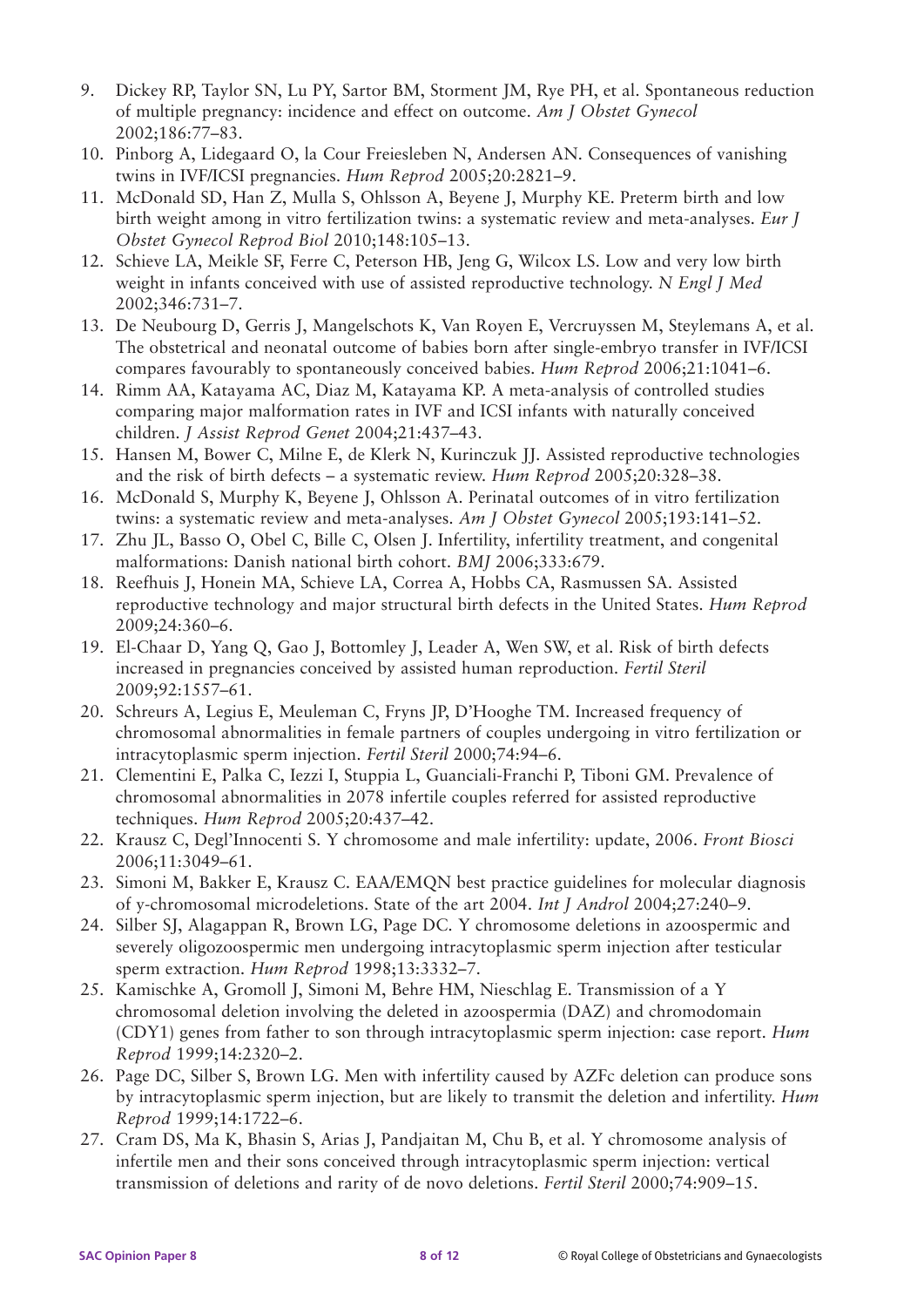- 28. Lee SH, Ahn SY, Lee KW, Kwack K, Jun HS, Cha KY. Intracytoplasmic sperm injection may lead to vertical transmission, expansion, and de novo occurrence of Y-chromosome microdeletions in male fetuses. *Fertil Steril* 2006;85:1512–5.
- 29. Laprise SL. Implications of epigenetics and genomic imprinting in assisted reproductive technologies. *Mol Reprod Dev* 2009;76:1006–18.
- 30. Wilkins-Haug L. Epigenetics and assisted reproduction. *Curr Opin Obstet Gynecol* 2009;21:201–6.
- 31. Amor DJ, Halliday J. A review of known imprinting syndromes and their association with assisted reproduction technologies. *Hum Reprod* 2008;23:2826–34.
- 32. Dumoulin JC, Land JA, Van Montfoort AP, Nelissen EC, Coonen E, Derhaag JG, et al. Effect of in vitro culture of human embryos on birthweight of newborns. *Hum Reprod* 2010;25:605–12.
- 33. Young LE, Sinclair KD, Wilmut I. Large offspring syndrome in cattle and sheep. *Rev Reprod* 1998;3:155–63.
- 34. Sato A, Otsu E, Negishi H, Utsunomiya T, Arima T. Aberrant DNA methylation of imprinted loci in superovulated oocytes. *Hum Reprod* 2007;22:26–35.
- 35. Market-Velker BA, Zhang L, Magri LS, Bonvissuto AC, Mann MR. Dual effects of superovulation: loss of maternal and paternal imprinted methylation in a dose-dependent manner. *Hum Mol Gen* 2010;19:36–51.
- 36. Wisborg K, Ingerslev HJ, Henriksen TB. IVF and stillbirth: a prospective follow-up study. *Hum Reprod* 2010;25:1312–6.
- 37. Jaques AM, Amor DJ, Baker HW, Healy DL, Ukoumunne OC, Breheny S, et al. Adverse obstetric and perinatal outcomes in subfertile women conceiving without assisted reproductive technologies. *Fertil Steril* 2010;94:2674–9.
- 38. Draper ES, Kurinczuk JJ, Abrams KR, Clarke M. Assessment of separate contributions to perinatal mortality of infertility history and treatment: a case-control analysis. *Lancet* 1999;353:1746–9.
- 39. Basso O, Olsen J. Subfecundity and neonatal mortality: longitudinal study within the Danish national birth cohort. *BMJ* 2005;330:393–4.
- 40. Liebaers I, Desmyttere S, Verpoest W, De Rycke M, Staessen C, Sermon K, et al. Report on a consecutive series of 581 children born after blastomere biopsy for preimplantation genetic diagnosis. *Hum Reprod* 2010;25:275–82.
- 41. Harper JC, Coonen E, De Rycke M, Harton G, Moutou C, Pehlivan T, et al. ESHRE PGD Consortium data collection X: cycles from January to December 2007 with pregnancy followup to October 2008. *Hum Reprod* 2010;25:2685–707.
- 42. Verpoest W, Van Landuyt L, Desmyttere S, Cremers A, Devroey P, Liebaers I. The incidence of monozygotic twinning following PGD is not increased. *Hum Reprod* 2009;24:2945–50.
- 43. Blake DA, Farquhar CM, Johnson N, Proctor M. Cleavage stage versus blastocyst stage embryo transfer in assisted conception. *Cochrane Database Syst Rev* 2007;(4):CD002118.
- 44. Papanikolaou EG, Kolibianakis EM, Tournaye H, Venetis CA, Fatemi H, Tarlatzis B, et al. Live birth rates after transfer of equal number of blastocysts or cleavage-stage embryos in IVF. A systematic review and meta-analysis. *Hum Reprod* 2008;23:91–9.
- 45. Young LE, Fernandes K, McEvoy TG, Butterwith SC, Gutierrez CG, Carolan C, et al. Epigenetic change in IGF2R is associated with fetal overgrowth after sheep embryo culture. *Nat Genet* 2001;27:153–4.
- 46. Fernandez-Gonzalez R, Moreira P, Bilbao A, Jimenez A, Perez-Crespo M, Ramirez MA, et al. Long-term effect of in vitro culture of mouse embryos with serum on mRNA expression of imprinting genes, development, and behavior. *Proc Natl Acad Sci U S A* 2004;101:5880–5.
- 47. Ecker DJ, Stein P, Xu Z, Williams CJ, Kopf GS, Bilker WB, et al. Long-term effects of culture of preimplantation mouse embryos on behavior. *Proc Natl Acad Sci U S A* 2004;101:1595–600.
- 48. Watkins AJ, Platt D, Papenbrock T, Wilkins A, Eckert JJ, Kwong WY, et al. Mouse embryo culture induces changes in postnatal phenotype including raised systolic blood pressure. *Proc Natl Acad Sci U S A* 2007;104:5449–54.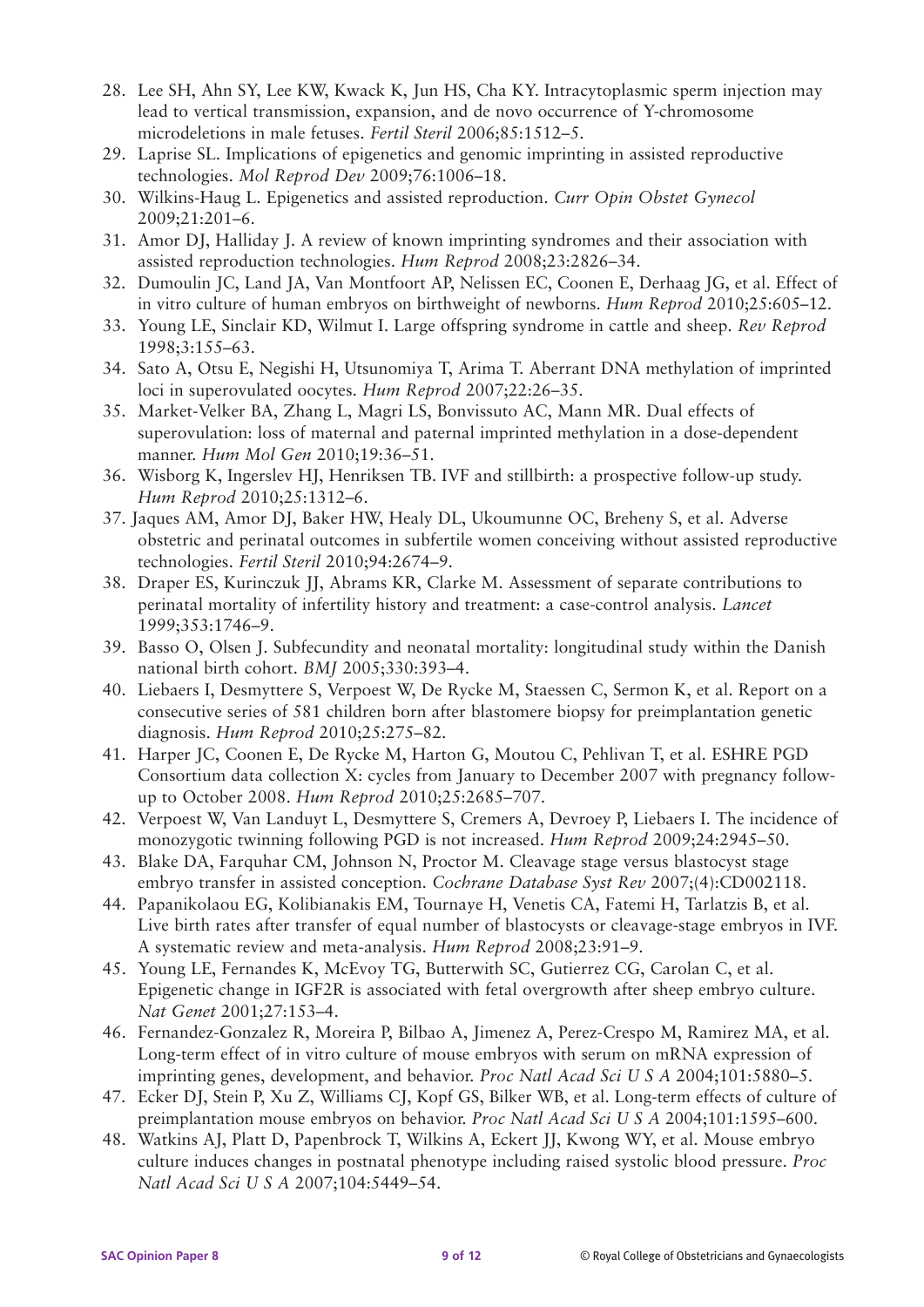- 49. Chang HJ, Lee JR, Jee BC, Suh CS, Kim SH. Impact of blastocyst transfer on offspring sex ratio and the monozygotic twinning rate: a systematic review and meta-analysis. *Fertil Steril* 2009;91:2381–90.
- 50. Källén B, Finnström O, Lindam A, Nilsson E, Nygren KG, Olausson PO. Blastocyst versus cleavage stage transfer in in vitro fertilization: differences in neonatal outcome? *Fertil Steril* 2010;94:1680–3.
- 51. Papanikolaou EG, Fatemi H, Venetis C, Donoso P, Kolibianakis E, Tournaye H, et al. Monozygotic twinning is not increased after single blastocyst transfer compared with single cleavage-stage embryo transfer. *Fertil Steril* 2010;93:592–7.
- 52 Kawachiya S, Bodri D, Shimada N, Kato K, Takehara Y, Kato O. Blastocyst culture is associated with an elevated incidence of monozygotic twinning after single embryo transfer. *Fertil Steril* 2011;95:2140–2.
- 53. Das S, Blake D, Farquhar C, Seif MM. Assisted hatching on assisted conception (IVF and ICSI). *Cochrane Database Syst Rev* 2009; (2):CD001894.
- 54. Martins WP, Rocha IA, Ferriani RA, Nastri CO. Assisted hatching of human embryos: a systematic review and meta-analysis of randomized controlled trials. *Hum Reprod Update* 2011;17:438–53.
- 55. Buckett WM, Chian RC, Holzer H, Dean N, Usher R, Tan SL. Obstetric outcomes and congenital abnormalities after in vitro maturation, in vitro fertilization, and intracytoplasmic sperm injection. *Obstet Gynecol* 2007;110:885–91.
- 56. Shu-Chi M, Jiann-Loung H, Yu-Hung L, Tseng-Chen S, Ming IL, Tsu-Fuh Y. Growth and development of children conceived by in-vitro maturation of human oocytes. *Early Hum Dev* 2006;82:677–82.
- 57. Söderström-Anttila V, Salokorpi T, Pihlaja M, Serenius-Sirve S, Suikkari AM. Obstetric and perinatal outcome and preliminary results of development of children born after in vitro maturation of oocytes. *Hum Reprod* 2006;21:1508–13.
- 58. Hvidtjørn D, Grove J, Schendel DE, Vaeth M, Ernst E, Nielsen LF, et al. Cerebral palsy among children born after in vitro fertilization: the role of preterm delivery – a population-based, cohort study. *Pediatrics* 2006;118:475–82.
- 59. Carson C, Kurinczuk JJ, Sacker A, Kelly Y, Klemetti R, Redshaw M, et al. Cognitive development following ART: effect of choice of comparison group, confounding and mediating factors. *Hum Reprod* 2010;25:244–52.
- 60. Middelburg KJ, Heineman MJ, Bos AF, Hadders-Algra M. Neuromotor, cognitive, language and behavioural outcome in children born following IVF or ICSI – a systematic review. *Hum Reprod Update* 2008;14:219–31.
- 61. Belva F, Henriet S, Liebaers I, Van Steirteghem A, Celestin-Westreich S, Bonduelle M. Medical outcome of 8-year-old singleton ICSI children (born >or=32 weeks' gestation) and a spontaneously conceived comparison group. *Hum Reprod* 2007;22:506–15.
- 62. Leunens L, Celestin-Westreich S, Bonduelle M, Liebaers I, Ponjaert-Kristoffersen I. Follow-up of cognitive and motor development of 10-year-old singleton children born after ICSI compared with spontaneously conceived children. *Hum Reprod* 2008;23:105–11.
- 63. Hvidtjørn D, Schieve L, Schendel D, Jacobsson B, Svaerke C, Thorsen P. Cerebral palsy, autism spectrum disorders, and developmental delay in children born after assisted conception: a systematic review and meta-analysis. *Arch Pediatr Adolesc Med* 2009; 163:72–83.
- 64. Basatemur E, Shevlin M, Sutcliffe A. Growth of children conceived by IVF and ICSI up to 12 years of age. *Reprod Biomed Online* 2010;20:144–9.
- 65. Barker DJ. The developmental origins of adult disease. *J Am Coll Nutr* 2004;23:588S–595S.
- 66. Ceelen M, van Weissenbruch MM, Roos JC, Vermeiden JP, van Leeuwen FE, Delemarre-van de Waal HA. Body composition in children and adolescents born after in vitro fertilization or spontaneous conception. *J Clin Endocrinol Metab* 2007;92:3417–23.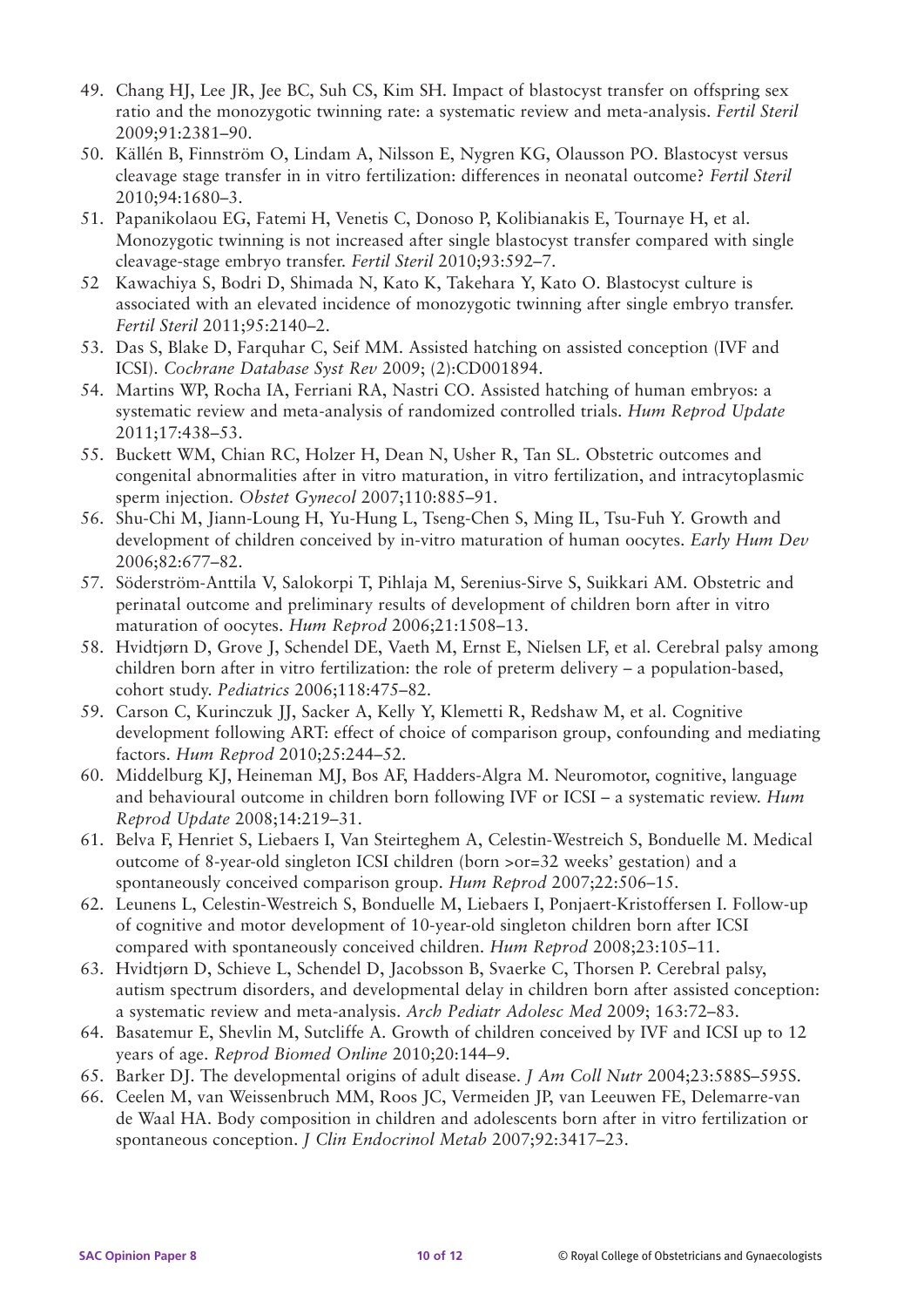- 67. Ceelen M, van Weissenbruch MM, Vermeiden JP, van Leeuwen FE, Delemarre-van de Waal HA. Cardiometabolic differences in children born after in vitro fertilization: follow-up study. *J Clin Endocrinol Metab* 2008;93:1682–8.
- 68. Ceelen M, van Weissenbruch MM, Prein J, Smit JJ, Vermeiden JP, Spreeuwenberg M, et al. Growth during infancy and early childhood in relation to blood pressure and body fat measures at age 8-18 years of IVF children and spontaneously conceived controls born to subfertile parents. *Hum Reprod* 2009;24:2788–95.
- 69. Reddy UM, Wapner RJ, Rebar RW, Tasca RJ. Infertility, assisted reproductive technology, and adverse pregnancy outcomes: executive summary of a National Institute of Child Health and Human Development workshop. *Obstet Gynecol* 2007;109:967–77.
- 70. Healy DL, Breheny S, Halliday J, Jaques A, Rushford D, Garrett C, et al. Prevalence and risk factors for obstetric haemorrhage in 6730 singleton births after assisted reproductive technology in Victoria Australia. *Hum Reprod* 2010;25:265–74.
- 71. Wiggins DA, Main E. Outcomes of pregnancies achieved by donor egg in vitro fertilization a comparison with standard in vitro fertilization pregnancies. *Am J Obstet Gynecol* 2005;192:2002–2006; discussion 2006–2008.
- 72. The Rotterdam ESHRE/ASRM sponsored PCOS consensus workshop group. Revised 2003 consensus on diagnostic criteria and long-term health risks related to polycystic ovary syndrome (PCOS). *Hum Reprod* 2004;19:41–7.
- 73. Asunción M, Calvo RM, San Millán JL, Sancho J, Avila S, Escobar-Morreale HF. A prospective study of the prevalence of the polycystic ovary syndrome in unselected Caucasian women from Spain. *J Clin Endocrinol Metab* 2000;85:2434–8.
- 74. Azziz R, Woods KS, Reyna R, Key TJ, Knochenhauer ES, Yildiz BO. The prevalence and features of the polycystic ovary syndrome in an unselected population. *J Clin Endocrinol Metab* 2004;89:2745–9.
- 75. Legro RS, Kunselman AR, Dodson WC, Dunaif A. Prevalence and predictors of risk for type 2 diabetes mellitus and impaired glucose tolerance in polycystic ovary syndrome: a prospective, controlled study in 254 affected women. *J Clin Endocrinol Metab* 1999;84:165–9.
- 76. Wild RA, Carmina E, Diamanti-Kandarakis E, Dokras A, Escobar-Morreale HF, Futterweit W, et al. Assessment of cardiovascular risk and prevention of cardiovascular disease in women with the polycystic ovary syndrome: a consensus statement by the Androgen Excess and Polycystic Ovary Syndrome (AE-PCOS) Society. *J Clin Endocrinol Metab* 2010;95:2038–49.
- 77. Boomsma CM, Eijkemans MJ, Hughes EG, Visser GH, Fauser BC, Macklon NS. A metaanalysis of pregnancy outcomes in women with polycystic ovary syndrome. *Hum Reprod Update* 2006;12:673–83.
- 78. Screening for Downs syndrome: UK NSC Policy recommendations 2011–2014 Model of Best Practice [http://fetalanomaly.screening.nhs.uk/standardsandpolicies].
- 79. Amor DJ, Xu JX, Halliday JL, Francis I, Healy DL, Breheny S, et al. Pregnancies conceived using assisted reproductive technologies (ART) have low levels of pregnancy-associated plasma protein-A (PAPP-A) leading to a high rate of false-positive results in first trimester screening for Down syndrome. *Hum Reprod* 2009;24:1330–8.
- 80. Gjerris AC, Loft A, Pinborg A, Christiansen M, Tabor A. First-trimester screening markers are altered in pregnancies conceived after IVF/ICSI. *Ultrasound Obstet Gynecol* 2009;33:8–17.
- 81. Matilainen M, Peuhkurinen S, Laitinen P, Jarvela I, Morin-Papunen L, Ryynanen M. In combined first-trimester Down syndrome screening, the false-positive rate is not higher in pregnancies conceived after assisted reproduction compared with spontaneous pregnancies. *Fertil Steril* 2011;95:378–81.
- 82. Wennerholm UB, Bergh C, Hagberg H, Sultan B, Wennergren M. Gestational age in pregnancies after in vitro fertilization: comparison between ultrasound measurement and actual age. *Ultrasound Obstet Gynecol* 1998;12:170–4.